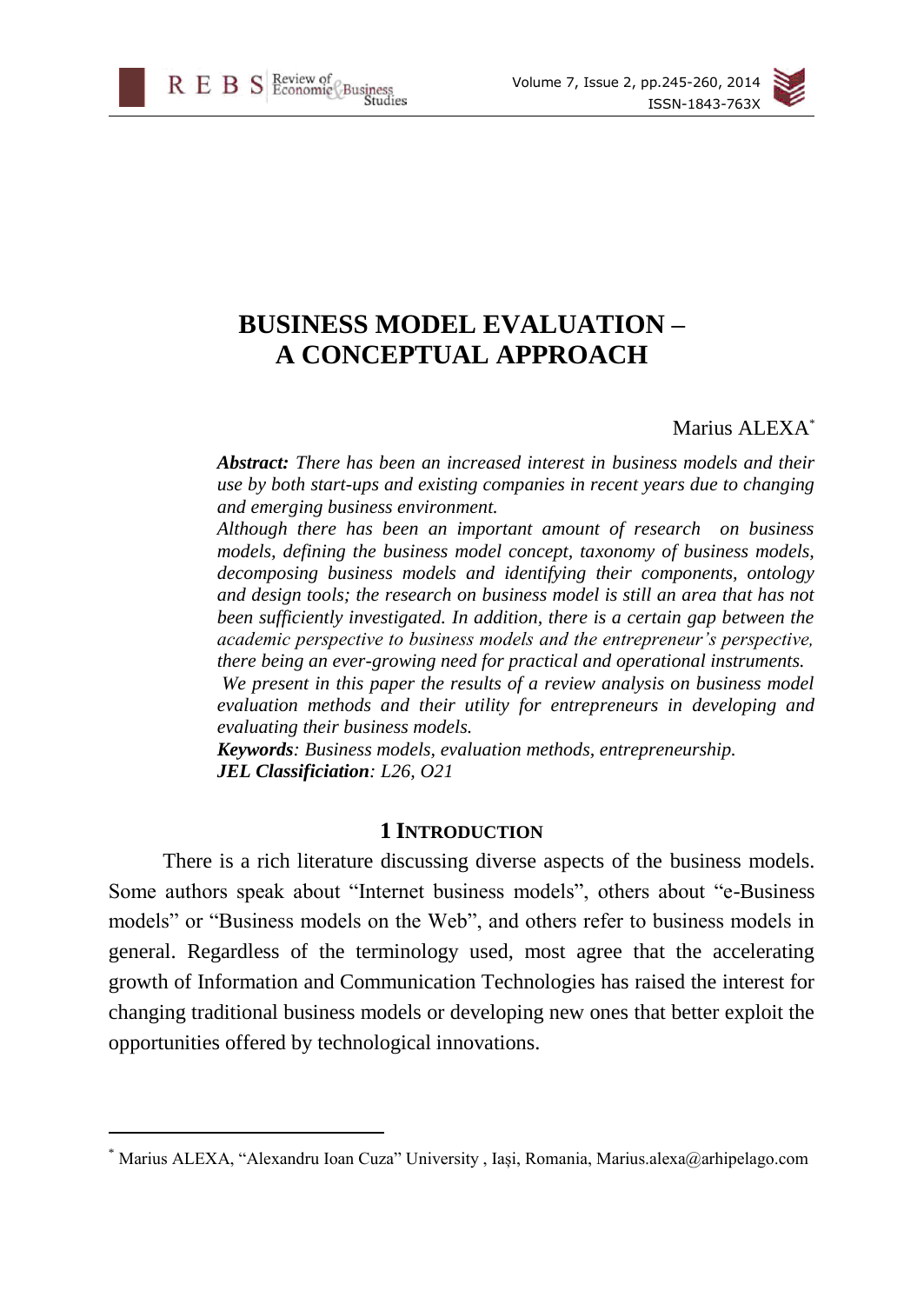In addition, living in an entrepreneurial context where there is a high rate of failure among companies showing a growing need for methods and instruments that would help them develop, evaluate and redesign their business models in order to become more adapted to the market and become more competitive.

This is the reason why in last few years, the discussions about business models and the impact of the Internet on them have become more advanced.

### **2 BUSINESS MODEL**

## **2.1 Literature Review on the Evolution of Business Model Concept and its Definition**

Reviewing literature on business models has become a significant task, considering the large quantity of papers published in the recent years. A DOAJ database search for "business model" from October 2014 generated 4411 titles published between 2005 and 2014. The same search on Google Academic revealed 276.000 hits for 2013 and 2014 alone, proving an increased interest on the subject not only from an academic perspective but also from an entrepreneurial one.

The term business model has been used for the first time in the Operations Research (1957) magazine in the article . On the Construction of a Multi-Stage, Multi-Person Business Game" (Bellman et al. 1957) and later on in the title and abstract of the "Educators, Electrons and Business Models: A Problem in Synthesis" (Jones 1960) paper.

Ghaziani and Ventresca (2005) show that the categories of meaning (frames) used in business model discussions vary significantly with respect to the considered time period and the related community of discourse. Their data reveal that the major shift in the frequency of use of specific business model frames is accompanied with the advent of the New Economy in the mid-1990s. At the same time, the business model concept increasingly gained importance on the research agenda of business and management science scholars. With the advent of the Internet, firms were enabled to abandon conventional ways of doing business and to develop new value creation logics (Mahadevan, 2000).

The term "business model" has started to be frequently used in literature between 1996 and 2001 since the tech boom and bust and it was considered to be the logical frame in which the organization operates and creates value for the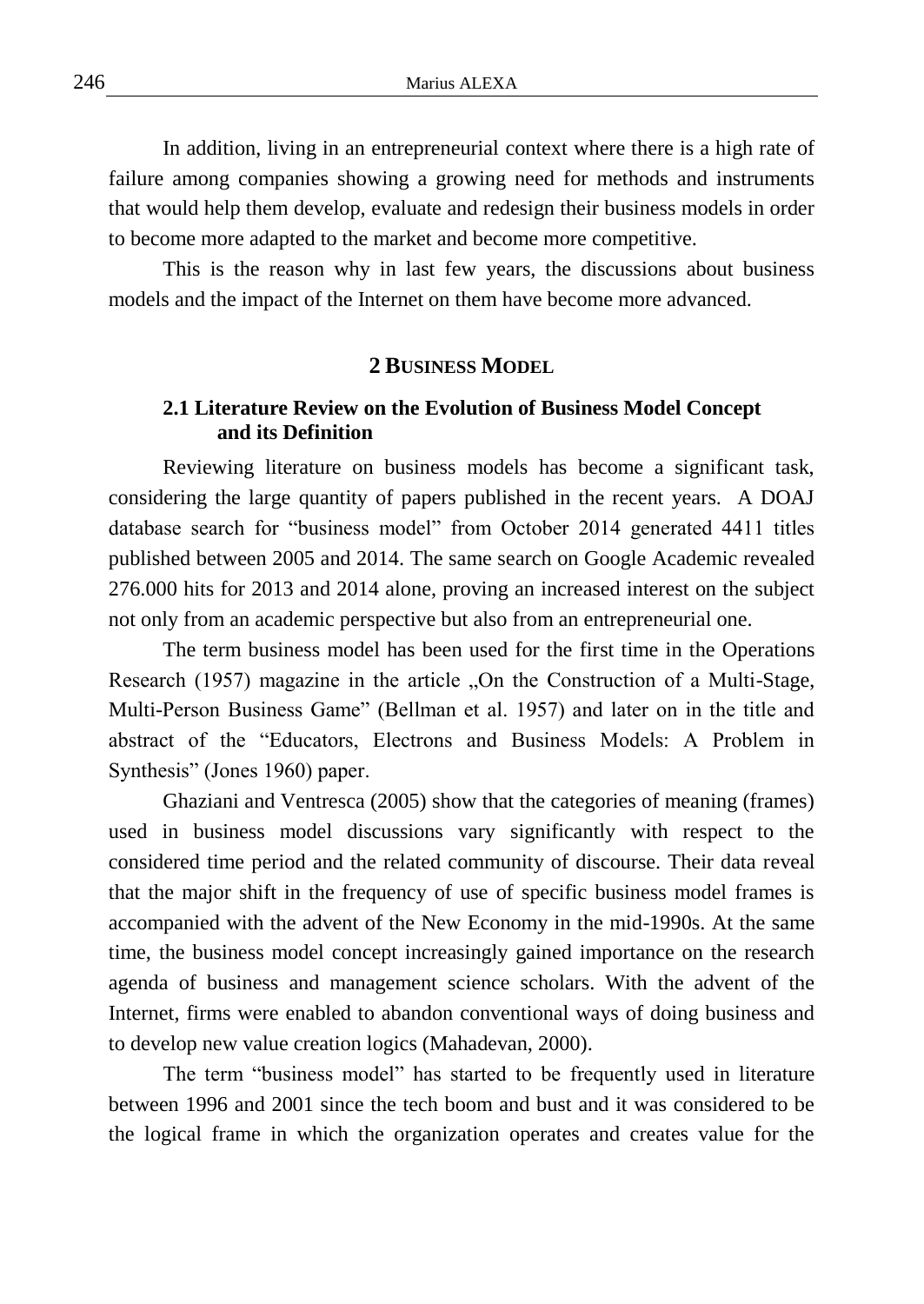involved stakeholders; however, consensus on a clearly accepted definition of the term has eluded academics since the emergence of business model research in strategic management studies at the turn of the 21st century.

In Gordijn et al. (2005) opinion the concept of business models can be seen as having progressed in 5 stages: In the initial phase, the term "business model" started to gain more interest in the literature and so a number of authors recommended definitions and classifications of the concept. In the second phase, several authors begun to propose other elements that belong to business models, at first, as simple shopping lists, just mentioning the components of a business model without any clarifications or details. Only in a third phase, the components started to have detailed descriptions of their characteristics (Hamel 2000; Weill and Vitale 2001; Afuah & Tucci 2003). In the fourth phase researchers started to model the components conceptually in detailed business model ontologies. Another aspect particular to this stage is the fact that the models also started to be more meticulously analyzed, evaluated or tested. Finally, in the fifth phase, the reference models are being applied in management and IS applications.

While the term business model is widely discussed in today's business environment, it is rarely defined explicitly (Chesbrough & Rosenbloom, 2002) and in spite of the consensus among theorists and practitioners that a good business model is essential to every organization (Magretta, 2002), no definition of the term has yet been generally accepted (Morris et al., 2005; Shafer et al. 2005; Ho et al. 2010; Muller et al. 2011).

The plethora of definitions creates significant challenges for understanding the concept and the essential components of a business model, which leads to confusion in terminology as *''business model, strategy, business concept, revenue model and economic model are often used interchangeably… (and moreover) the business model has been referred to as architecture, design, pattern, plan, method, assumption and statement''* (Morris et al. 2005). The lack of definitional clarity is a constant source of confusion, promoting dispersion rather than convergence of perspectives and obstructing cumulative research progress on business models (Zott et al, 2011).

Timmers (1998) is one of the first authors to have proposed a definition for business models. In his oppinion *"a business model includes an architecture for the*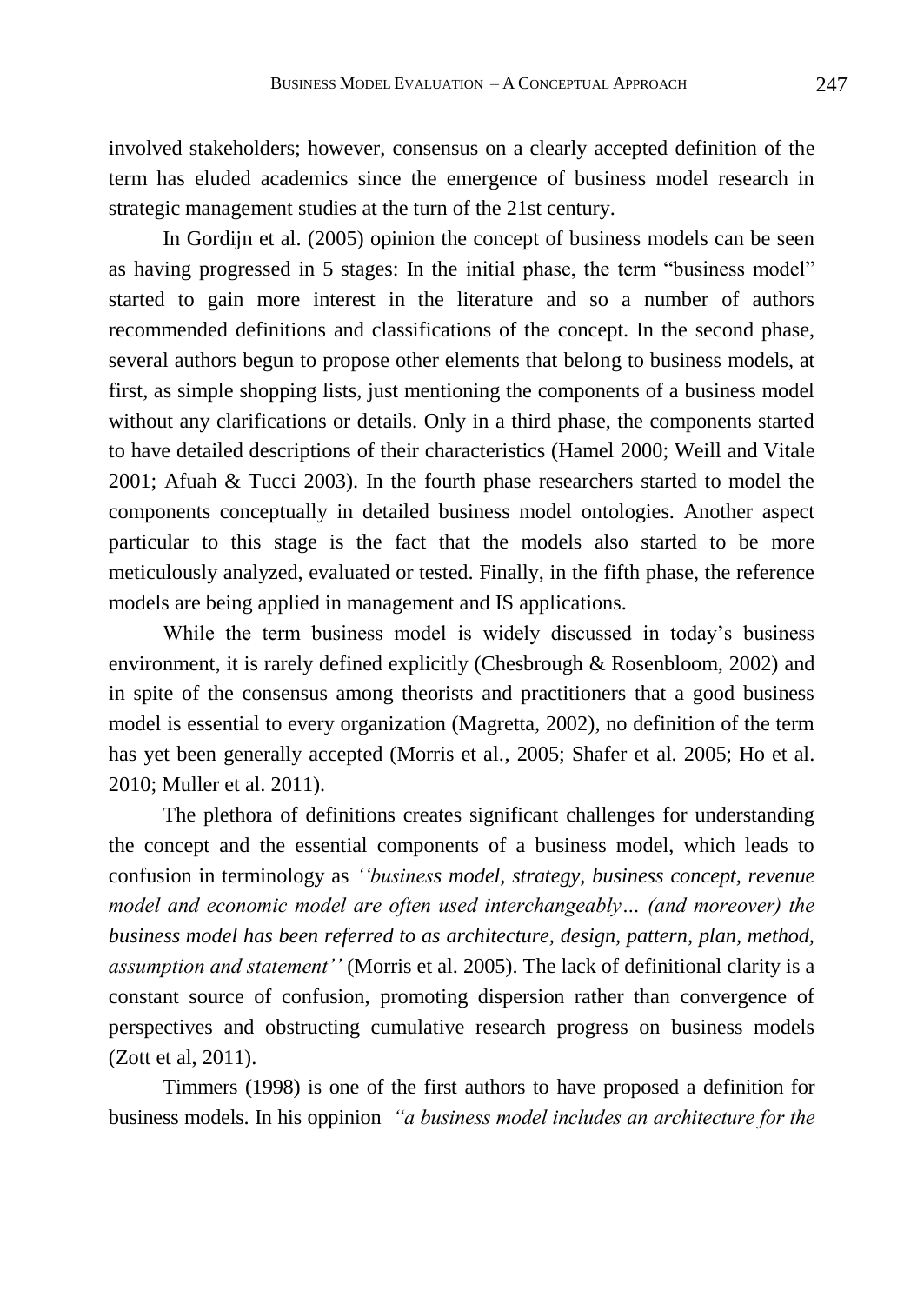*product or service, an information flow, a description of the benefits for the business actors involved, and a description of the sources of revenue*" (Timmers, 1998).

In the past years, business models have basically been related to value creation and appropriation. Thus, according to Shafer, Smith, & Linder (2005), the business model is the representation of a firm's underlying logic and strategic choices to create and capture value within a value network.

Recently, the business model has become more a matter of revenue generation (Weill, Malone, D'Urso, Herman, & Woerner, 2004; Tikkanen, Lamberg, Parvinen, & Kallunki, 2005; Demil & Lecocq, 2008). The business model explains the way a company organizes itself to make money. In the most basic sense, a business model is the method of doing business by which a company can sustain itself – that is, generate revenues (Rappa, 2003).

One of the most comprehensive definitions of the business model concept is offered by Osterwalder's (2004) who states that "*A business model is a conceptual tool that contains a set of elements and their relationships and allows expressing a company's logic of earning money. It is a description of the value a company offers to one or several segments of customers and the architecture of the firm and its network of partners for creating, marketing, and delivering this value and relationship capital, in order to generate profitable and sustainable revenue streams"*.

After an extensive analysis of 35 business models definitions, we have concluded that the definitions of the concept range from the perspective where the business model represents only the logic behind the revenue generation process (Rappa, 2003; Ple, Lecocq & Angot, 2010) to that where the main elements are not only the processes but also the actors involved (Timmers, 1998). However an element common to all definitions is the way the company generates revenue (Rappa, 2003; Davenport, 2006; Malone et al., 2006; Ple, Lecocq & Angot, 2010; Teece, 2010) by means of using ideas, resources and technology (Chesbrough, 2006) and the way the company generates value (Petrovic et al.2001; Afuah, 2004; Weill et al., 2004; Shafer et al, 2005; Morgan, 2010; Osterwalder & Pigneur, 2010; Teece, 2010; Sorescu et al., 2011).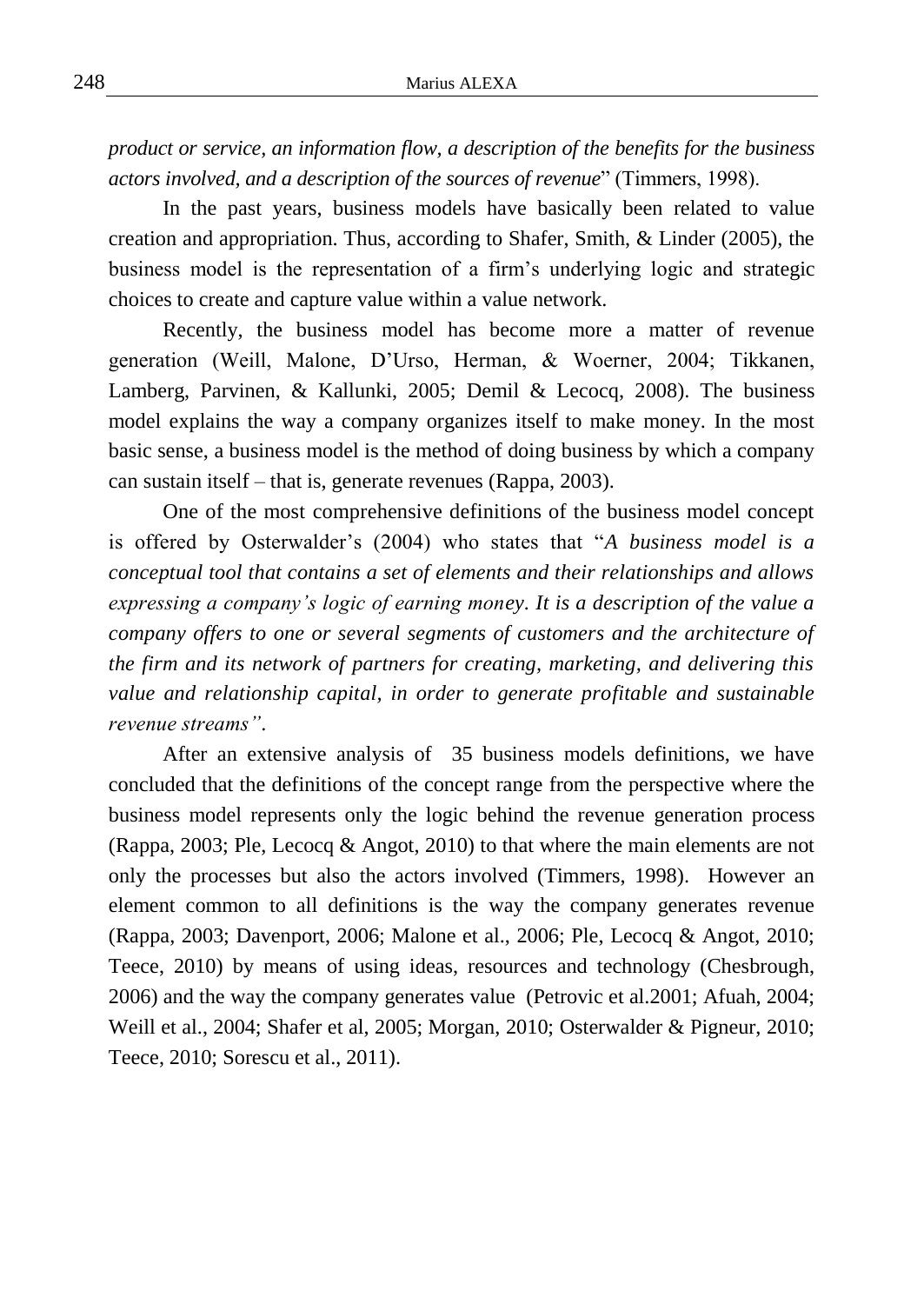### **3 BUSINESS MODEL EVALUATION**

#### **3.1 The Need for Business Model Evaluation**

According to Osterwalder and Pigneur (2002), it is necessary to understand and use business models in the current increasingly dynamic and uncertain business environment. Business models help entrepreneurs to abstract from all the details and get a clear image of the big picture, to identify and understand the relevant elements in a specific domain and the relationships between them (Ushold et al., 1995; Morecroft, 1994) and can assist managers in communicating and sharing their understanding of business among stakeholders (Fensel, 2001).

The need to develop evaluation methods for business models is reasoned primarily by the fact that companies are faced with the problem to use the results from business model analysis for business process modeling improvement and (re- )design (Ballon, 2007; Harreld et al, 2007).

But the increased interest of entrepreneurs in business modeling raised other purposes of the evaluation methods such as the possibility of comparison with competitors in business model terms, the assessment of alternative business models for implementation by the same firm, the identification of risks and potential pressure areas for a firm pursuing innovation, the evaluation of an innovative business model in terms of feasibility and profitability.

A consistent method to analyze the structure, the behavior and the dynamics of a business model should allow practitioners to identify possible optimizations to the rules governing the business models behavior, to assess the impact of innovative changes to the structure of the business model and to identify critical success factors of a new or redesigned business model before the changes are implemented within a particular market (Grasl, 2008).

#### **3.2 Business Model Evaluation Approaches**

In this section, we analyze and compare several business model evaluation approaches in order to determine their utility from an entrepreneurial perspective. We have excluded from this part of the research the commercial products focusing on business model evaluation. After an extensive analysis of the research literature, it is our opinion that the business model evaluation domain has not been sufficiently investigated.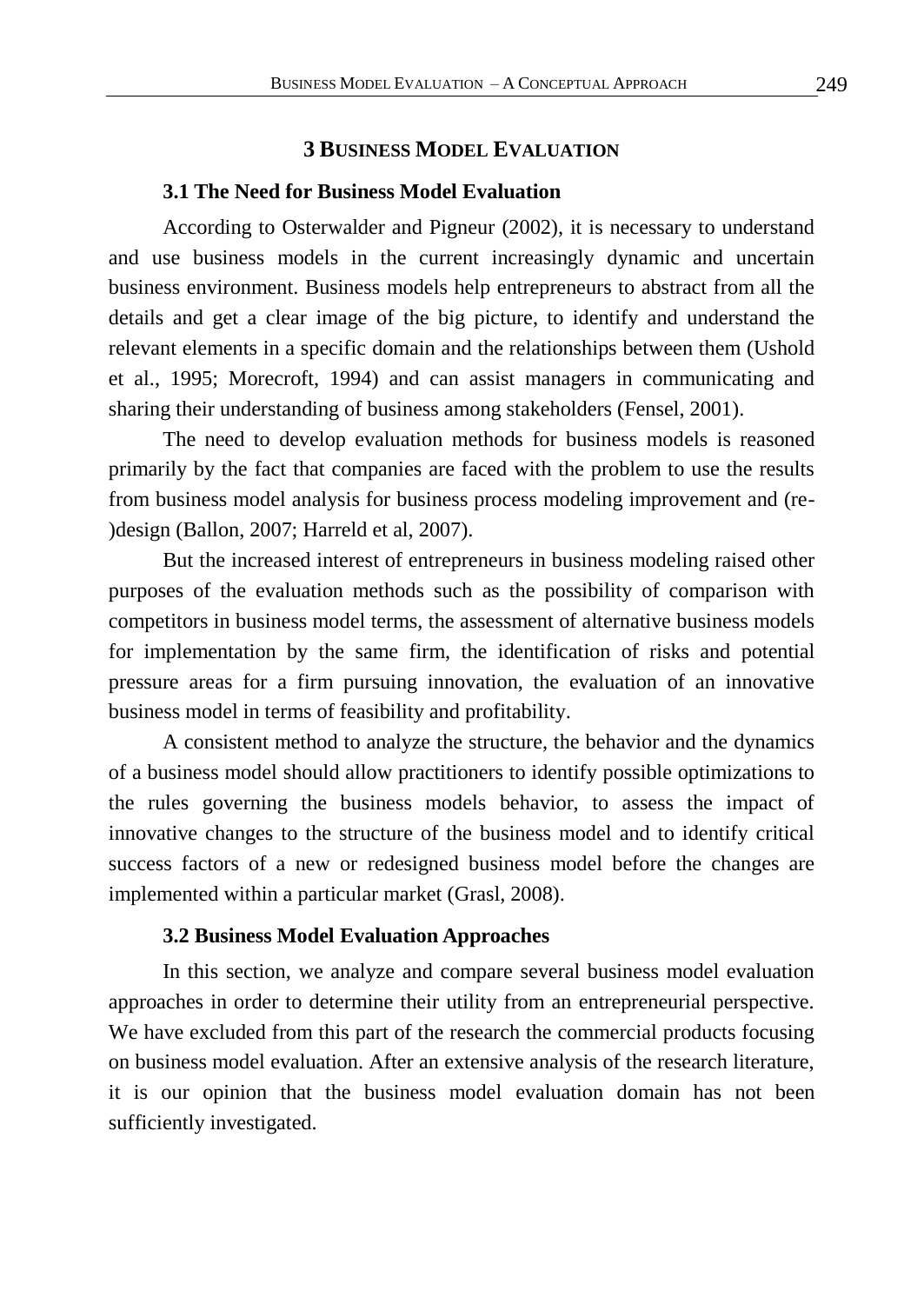A number of authors have written on this matter, putting forward different evaluation methods (Hamel 2000, 2007; Gordijn 2002; Gordjin & Akkermans, 2003; Afuah and Tucci 2003, Amitt, Zott, 2001; Weil & Vitale, 2001; Wohltorf 2005; Horsti, 2007; Shi & Manning, 2009; Osterwalder&Pigneur, 2010), their approaches varying depending on their academic background (management, accounting, ITC).

Hamel (2000) is one of the first authors to suggest an evaluation approach which is based on his own definition of the business model: *"Business model is simply a business concept which is the capacity to imagine dramatically new ways of differentiating existing business concept".* His approach consists of four key elements (customer interface, core strategy, strategic resources and value network) that are linked by three bridges (customer benefit, configurations and company boundaries).

The quality of this business model can be measured using four criteria, namely efficiency, uniqueness, fit and profit boosters. Efficiency refers to the extent to which the business concept is an efficient way of delivering customer benefits; uniqueness refers to the extent to which the business concept is unique and differentiation is of immense importance because the more similar business models, the less probable are chances for above-average profits. Fit refers to the degree of fit between business models elements; in order for a business model to present internal consistency, all the parts have to work together for the same end goal. The last factor from this model is profit boosters that refers to the degree to which the business concept exploits profit boosters (increasing returns, competitor lock-out, strategic economies, strategic flexibility), which have the potential to generate above-average returns. This is a criterion well elaborated by Hamel and supported by subcategories, namely network effects, positive feedback effects, learning effects, pre-emption, choke points, customer lock-in, scale, focus, scope, portfolio breadth, operating agility and lower breakeven.

This approach in one of the few that have practical guidelines on how to evaluate the business model using the four evaluation criteria efficiency, uniqueness, fit and profitability. Another important practical aspect consists in the bridges (customer benefit, configurations and company boundaries) that connect the business model elements offering a perspective over the dynamic elements of the business model and the relationships created between the business model elements.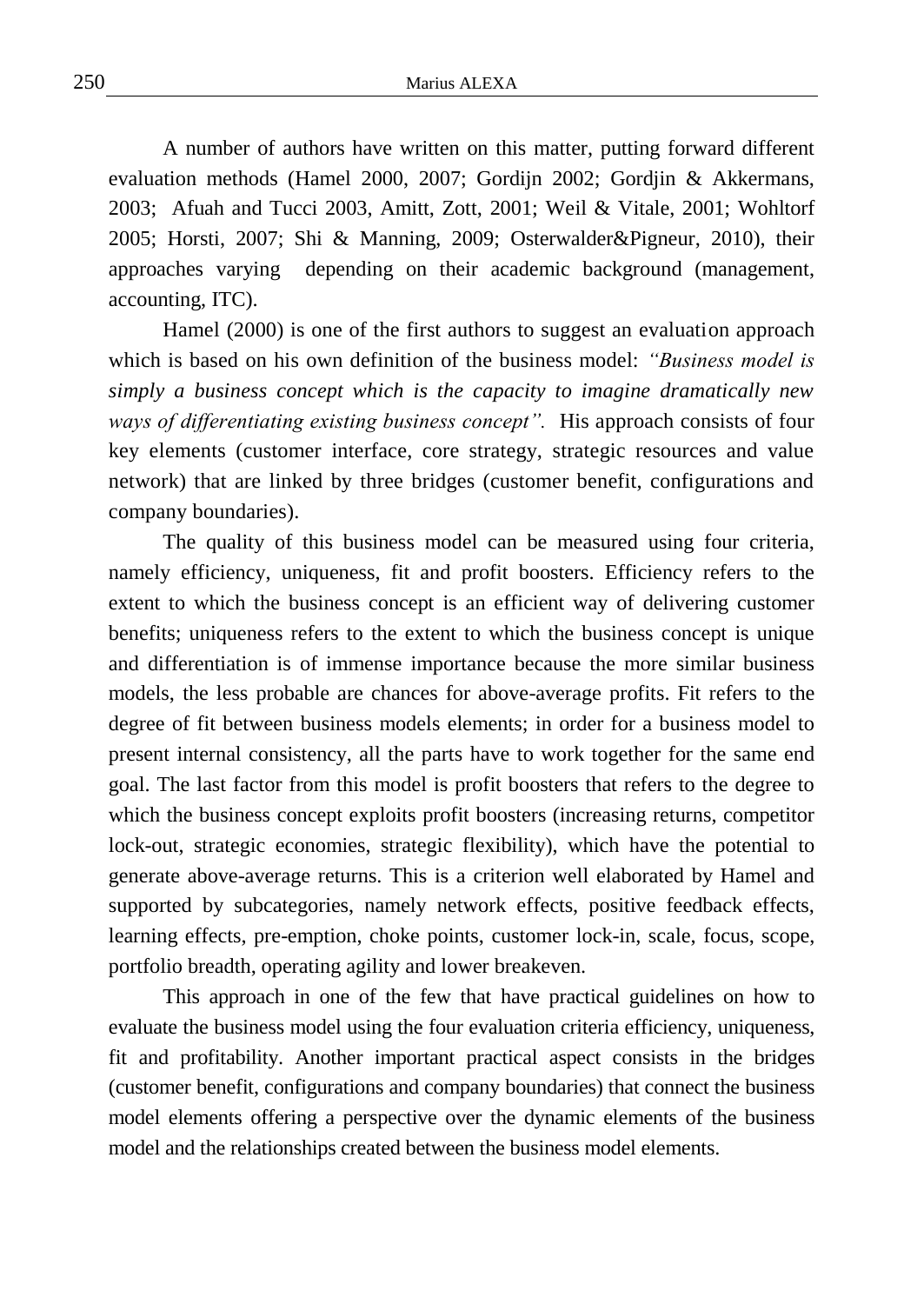This method can be a useful tool for entrepreneurs also because it provides detailed explanations for each item mentioned in the process.

Another evaluation approach, proposed by Amit and Zott (2001, 2007) is based on their own definitions of business models that state that *"A business model depicts the content, structure, and governance of transactions designed as to create value through the exploitation of business opportunities.*" (2001) and *"Further, a business model elucidates how an organization is linked to external stakeholders, and how it engages in economic exchanges with them to create value for all exchange partners. Business model design is defined as the design of an organizations boundary-spanning transaction".*

The authors' proposition suggests three perspectives from which to approach the business evaluation process: content, structure and governance, named business model "design elements". In addition they propose four sources of value: novelty which refers to the possibility to adopt new activities (content), to manage and connect them in new ways (structure), and to define new ways of managing them (governance), lock-in, which refers to finding new ways have their stakeholders (customers, vendors, and partners) locked into the business by managing a switching cost that prevents the stakeholders from trying other products or market offerings; complementarities, which refers to the bundles of goods that provide more value than the total separate value of each single good and efficiency that refers to transaction efficiency in terms of reduced costs. They name these sources "design themes" of a business model.

Business models contain all three design elements and all four design themes. Depending on their profile, different businesses will focus on different themes of this cluster. In their opinion, the novelty-centered and efficiencycentered business models have a positive impact on entrepreneurial firms (Amit & Zott, 2007).

The advantage of this proposal is that the system design parameters and the configuration theme provide a comprehensive way of understanding how to design a successful business model. However their method is primarily qualitative and it doesn't offer instruments/criteria to measure each element of the process making it rather challenging to use for entrepreneurs.

Afuah and Tucci (2003) propose an evaluation method that appraises business models on three levels: profitability measures, profitability predictor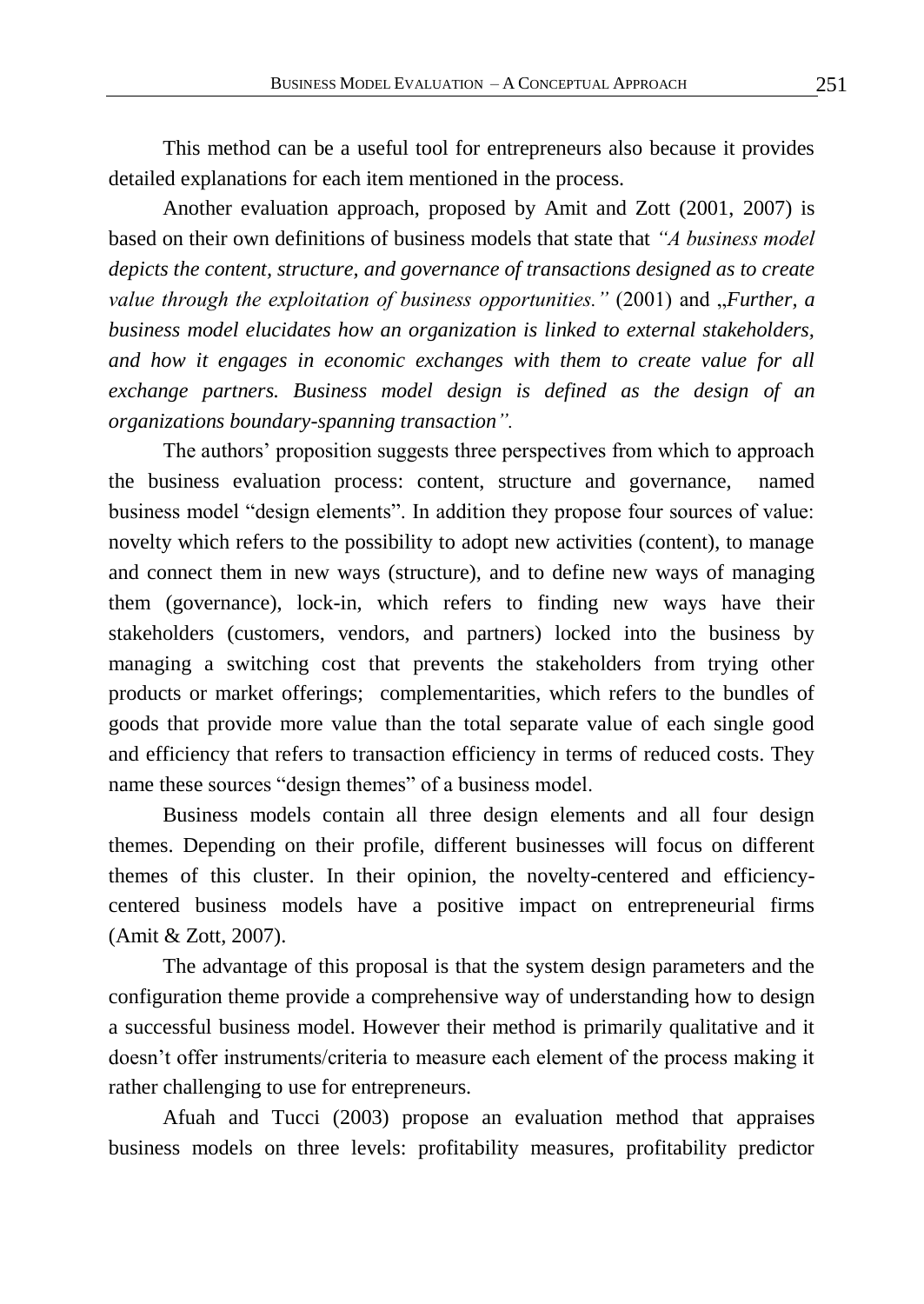measures and business model component attribute measures. The first level embraces earnings and cash flows, two frequently used indicators by analysts. If a company's earnings or cash flows are better than those of its competitors, this would mean that it has a competitive advantage. The second level comprises profit margins, revenue market share and revenue growth. In this case also, for a firm to have a competitive advantage these measures should show a better performance than the competition. The third and capital level provides benchmark questions for each of Afuah and Tucci's business model components.

| <b>Component of</b><br><b>Business</b> | <b>Benchmark Questions</b>                                                                                                                                                                                                                                                      |
|----------------------------------------|---------------------------------------------------------------------------------------------------------------------------------------------------------------------------------------------------------------------------------------------------------------------------------|
| <b>Model</b>                           |                                                                                                                                                                                                                                                                                 |
| <b>Customer Value</b>                  | Is customer value distinct from that of the competitors? If not, is the<br>firm's level of value higher than that of competitors?<br>Is the firm's rate of increase in customer value high relative to that of<br>competitors?                                                  |
| <b>Scope</b>                           | Is the growth rate of market segments high?<br>Is the firm's market share in each segment high relative to that of<br>competitors'?<br>Is potential erosion of products high? If so, in what segments?                                                                          |
| Pricing                                | Is the quality-adjusted price low?                                                                                                                                                                                                                                              |
| <b>Revenue Source</b>                  | Are margins and market share in each revenue source high?<br>Are margins and market share in each revenue source increasing?<br>Is the firm's value in each source of revenue distinctive? If not, is the<br>level of value higher than that of competitors?                    |
| <b>Connected</b><br><b>Activities</b>  | What is the extent to which activities:<br>Are consistent with customer value and scope?<br>Reinforce each other?<br>Take advantage of industry success drivers?<br>Are consistent with the firm's distinctive capabilities?<br>Make the industry more attractive for the firm? |
| Implementation                         | Is the quality of the team high?                                                                                                                                                                                                                                                |
| <b>Capabilities</b>                    | To what extent are the firm's capabilities:<br>Distinctive?<br>Inimitable?<br>Extendable to other product markets?                                                                                                                                                              |
| <b>Sustainability</b>                  | Has the firm been able to maintain or extend its lead in its industry?                                                                                                                                                                                                          |

*Table 1* Appraising a Business Model: Component Measures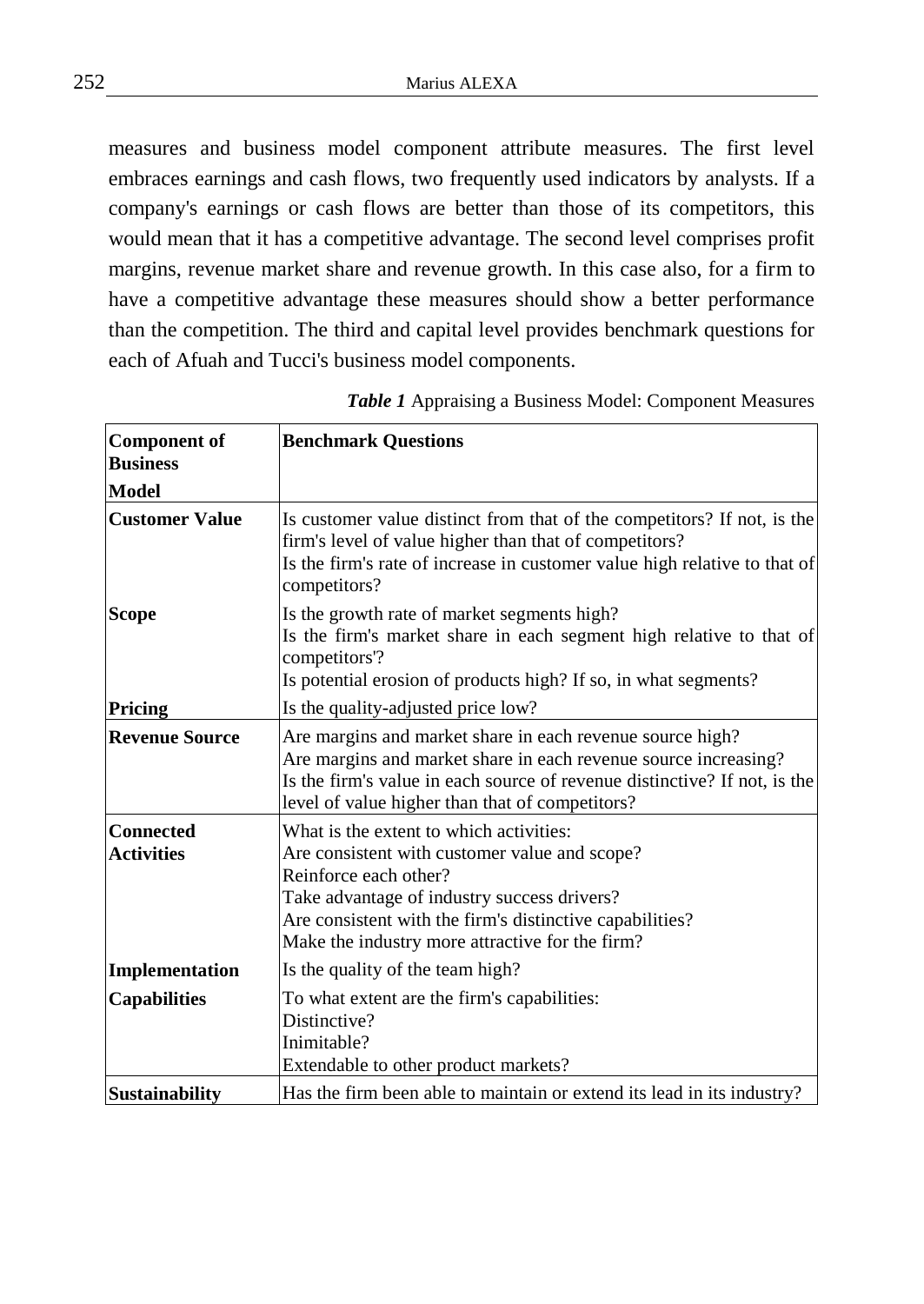The method suggested by Afuah and Tucci (2003) has the advantage of having both a quantitative and a qualitative approach, but its' utility is highly based on the possibility to compare the business model that is under evaluation with those of its competitors, so, entrepreneurs would need to have access to information regarding their competitors

Probably the most advanced proposition for evaluating business models is outlined by Gordijn and Akkermans (2001, 2003) and is part of their e3-value ontology, a value model which shows actors who are exchanging things of economic value with each other. Their method focuses on studying the economic feasibility of an e-business idea in quantitative terms based on an assessment of the value of objects for all actors involved by creating a profit sheet and assessing the value of objects for all actors involved by assigning a value expressed in monetary units. Business model feasibility represents the possibility of all the actors involved to make a profit or to increase their economic utility.

The authors admit that this evaluation serves for building confidence in an e-business idea rather than calculating precise profit estimations, which would be unrealistic.

Further, the authors introduce an additional confidence building step through the elaboration of "what-if" scenarios. This helps stakeholders understand the sensitivity of e-business models with respect to its parameters, such as financials, future trends or customer behavior. In many cases, this sensitivity analysis can potentially be of greater interest than the numbers themselves.

The main advantage of this quantitative evaluation method is that it focuses on the analysis of the expenses and benefits of the e-commerce idea to all actors involved and is realistic because all the relations and dependencies between components of the e3-value ontology are taken into account.

Companies can use the "what-if" scenarios to analyze the financial effects of different pricing models, number of employees, etc. Also, based on the scenariobased evaluation entrepreneurs can perform sensitivity analysis. However, there is a certain difficulty in finding a generic scenario for all business models, which can be problem of this evaluation method.

Another business model evaluation tool is the "Scoring-Model for Success Evaluation of Ubiquitous Services" developed by Wohltorf's (2005) which focuses mainly on services and is based on critical success factors. In Wohltorf's opinion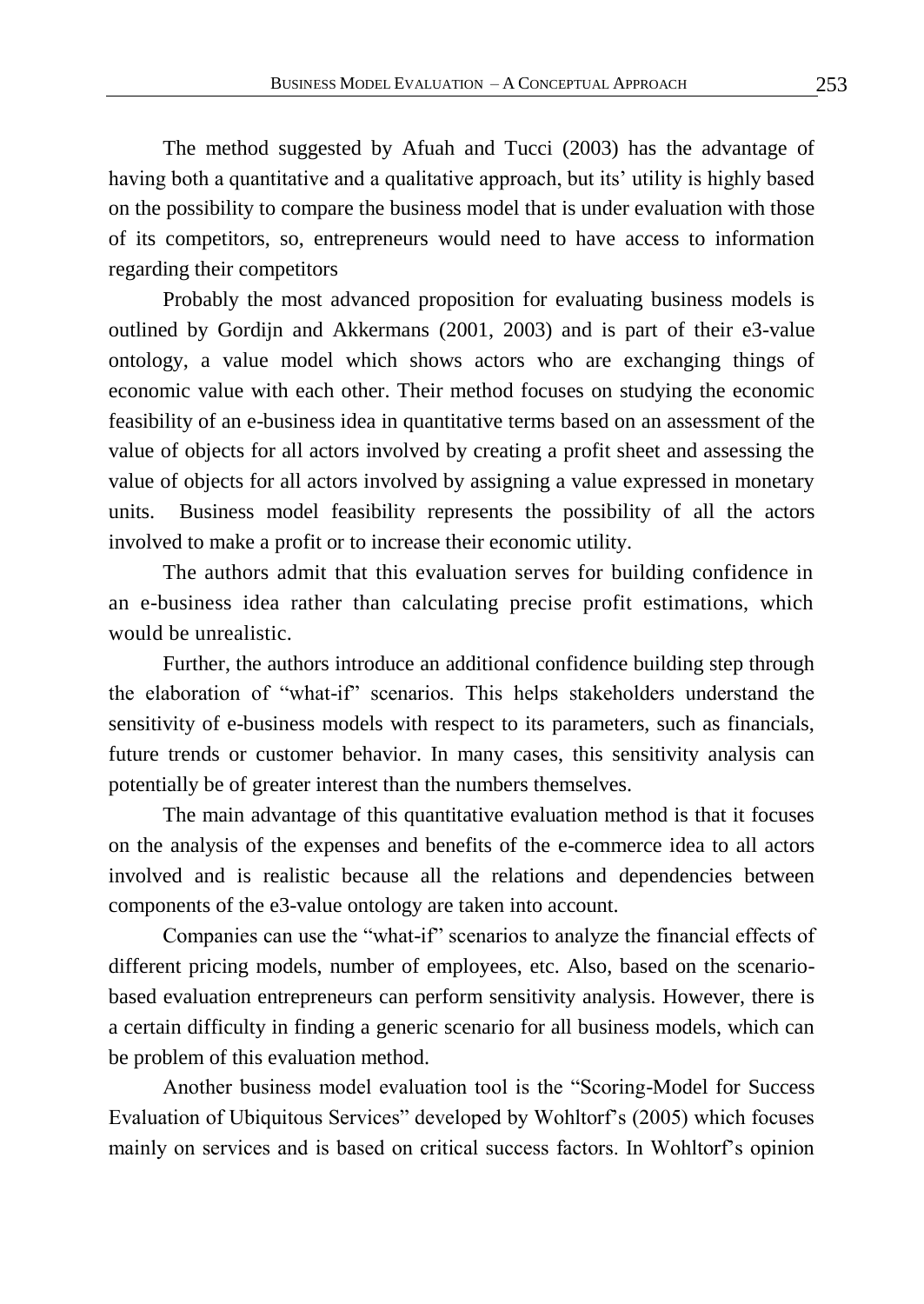there are three domains to which the success factors can be allocated: user, competition, and technology.

After determining the adequate success factors, Wohltorf's tool gives quantitative values from 1 to 6 to these success factors.  $1 - 2$  are good,  $3 - 4$  are middle, and  $5 - 6$  are bad. Afterwards these values are weighted, and the three main domains become the average value of the regarded success factors. The values of the three main domains are also weighted and the overall value comes out. The business model is considered to be successful if the overall value is bigger than a threshold.

One of the advantages of this instrument is that it is an MS-Excel based tool, but one of the main disadvantages is that the approach ignores the relations and dependencies between success factors. Moreover, the domains considered are limited and it doesn't offer the possibility to do a profitability check which is an important aspect when evaluating a business model.

This particular instrument is more appropriate to evaluate new services rather than business models.

Morris, Schindehutte, Richardson and Allen (2006) stated that "limited progress has been made in establishing criteria for evaluating models or their underlying components" so they suggest seven performance indicators for evaluating the overall business model: uniqueness, profit potential, internal consistency, comprehensiveness, imitability, robustness, adaptability and sustainability.

However, they don't propose any method for quantifying and applying them, so it is not clear how it can be operationalized.

A business model is according to Ballon et al "*a description of how a company or a set of companies intends to create and capture value with a product or service. A business model defines the architecture of the product or service, the roles and relations of the company, its customers, partners and suppliers, and the physical, virtual and financial flows between them*" (Ballon, Kern, Poel, Tee, & Munck, 2005).

Based on this definition of the concept, a multitude of aspects of the architecture of a business model must be considered in order to be able to evaluate it in a holistic and meaningful way and even more so to generate an improved version of it. Ballon et al proposes a framework of five steps to evaluate a business model which is presented in table no. 2.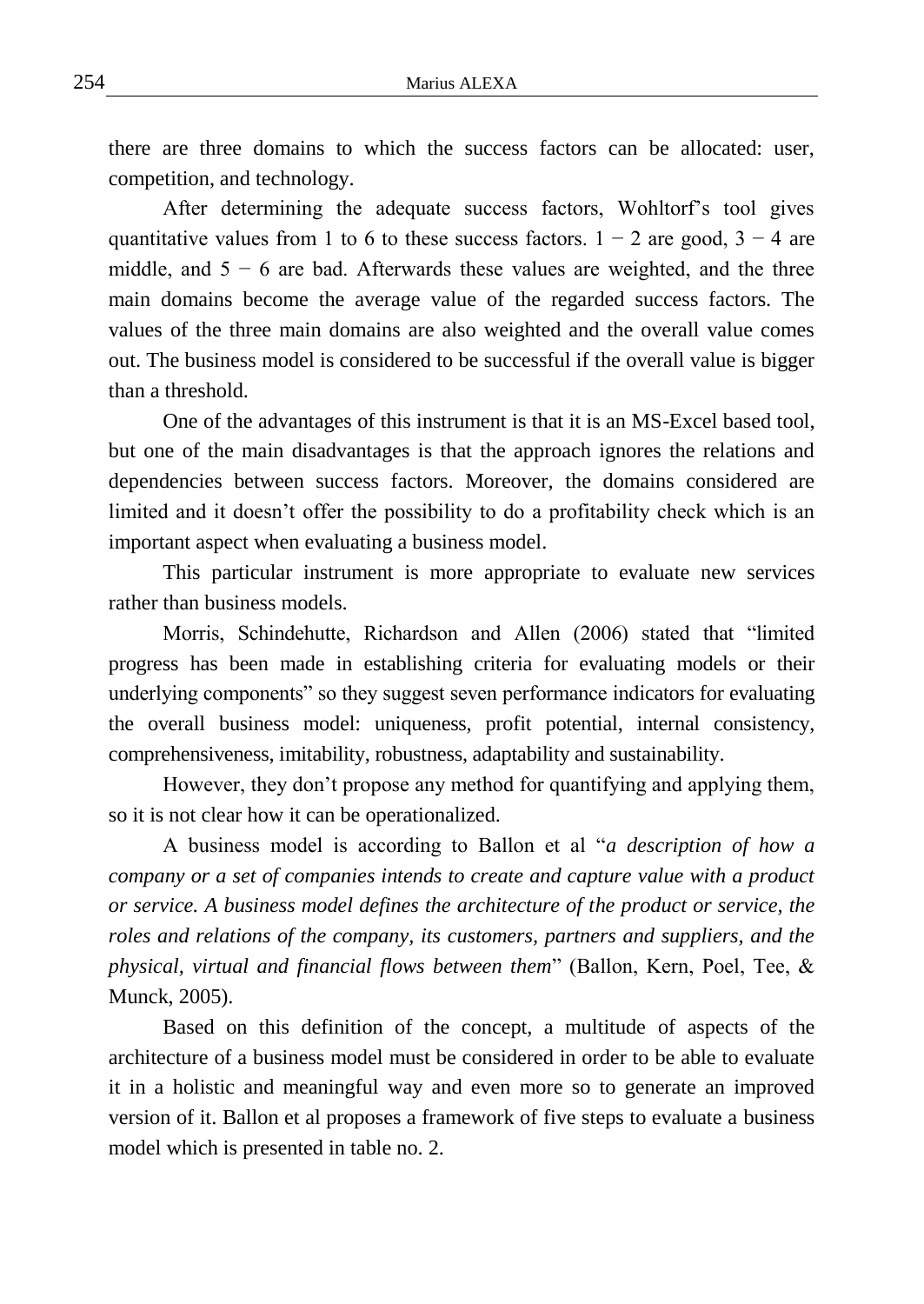| <b>Steps</b>               | <b>Activities</b>                                                                                                                                                                                                                                              | <b>Sources</b>                                                                   | <b>Results</b>                                                                    |
|----------------------------|----------------------------------------------------------------------------------------------------------------------------------------------------------------------------------------------------------------------------------------------------------------|----------------------------------------------------------------------------------|-----------------------------------------------------------------------------------|
| 1. Objectives<br>and scope | Decide on objectives of<br>the study, scope (which<br>services, markets,<br>innovations, policy<br>domains), case study<br>selection                                                                                                                           | Discussion with client.<br>plus desk research<br>(e.g. for case<br>selection)    | Study<br>implementation<br>plan                                                   |
| 2. Business<br>models      | For each case: analyze the<br>design of business<br>Desk research, to be<br>models: value<br>validated in<br>interviews with<br>proposition, value<br>network, functional<br>representatives of the<br>architecture, financial<br>cases/organizations<br>model |                                                                                  | Business model<br>descriptions                                                    |
| 3. Market<br>developments  | Aggregate business model<br>analysis (cases) to the<br>level of market<br>developments                                                                                                                                                                         | Desk research, across<br>all cases, to be<br>confronted with<br>existing studies | Overview of<br>market<br>developments                                             |
| 4. Innovation<br>topics    | Aggregate business model<br>analysis (cases) to the<br>level of innovation topics                                                                                                                                                                              | Desk research, across<br>all cases, to be<br>confronted with<br>existing studies | List of<br>innovation<br>topics                                                   |
| 5. Bottlenecks             | Identify position and<br>explore perceived<br>bottlenecks in the<br>business model<br>framework: what and<br>where are the<br>bottlenecks?                                                                                                                     | Interviews with<br>representatives of the<br>cases/organizations                 | Overview of<br>bottlenecks and<br>how they are<br>linked to the<br>business model |

*Table 2* Framework for business model evaluation (Poel, Renda, & Ballon, 2007)

When approaching the development of the system the authors considered the primary use of the system should be to enable a dynamic, multi-domain and multistakeholder approach, focusing on identifying and possibly remedying bottlenecks and systemic failures of a current business model (Poel, Renda, & Ballon, 2007, p. 88).

The framework presented by Ballon et al provides a systematic approach to evaluate business models, completed with instruments and clear steps to be followed by entrepreneurs during the evaluation process.

Another author Horsti (2007) presents an evaluation tool for e-business models based on critical success factors gathered from a literature review on management research and an empirical study on five e-business models from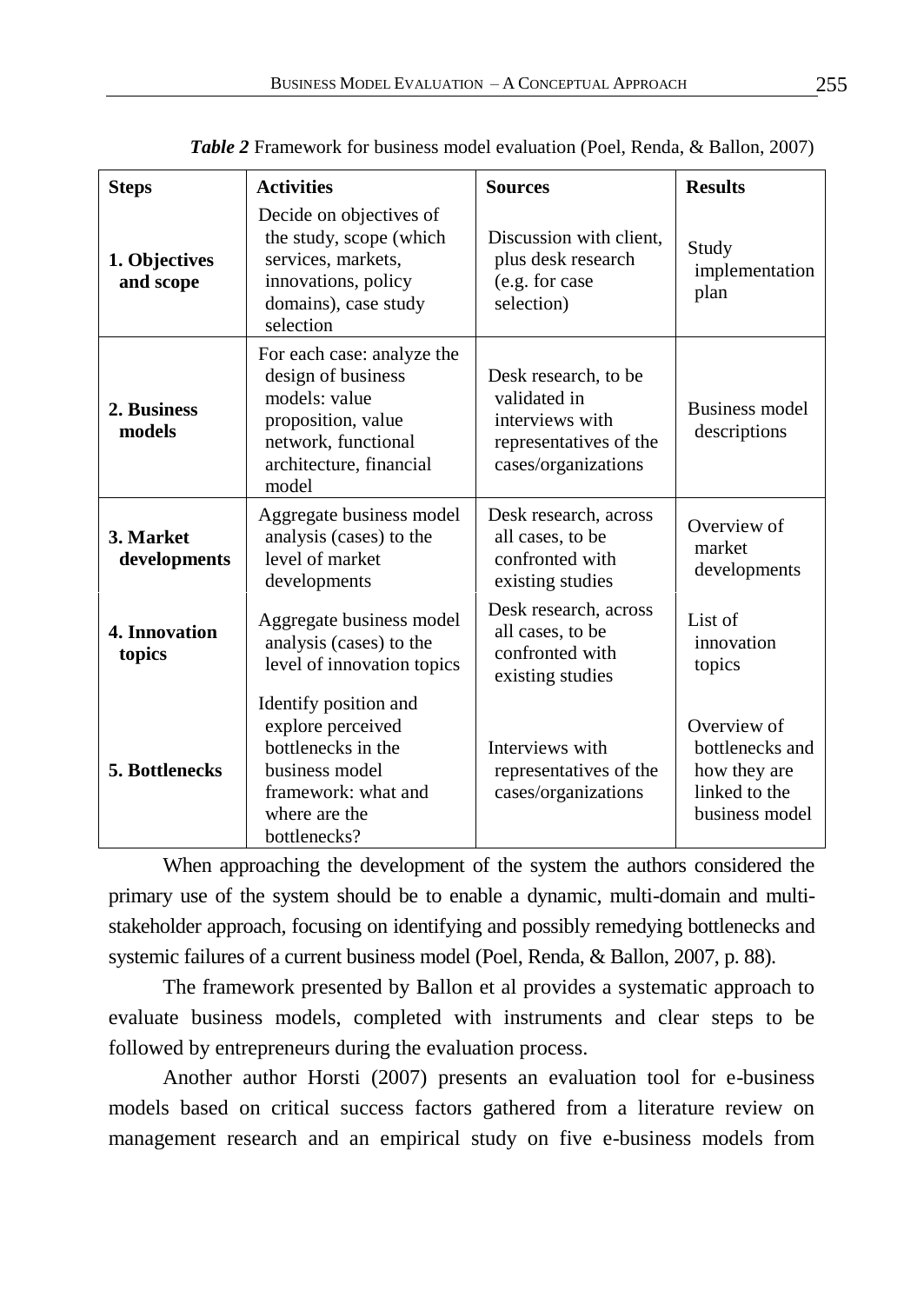different industries. The management research consists of business model framework, critical success factors, and life cycle model literature.

In his tool, Horsti adopts the categorization of Hedman & Kalling's (2003) framework as which includes seven components that are causally related: customers, competitors, activities and organization, resources, offering, supply of factor and production input, and management scope. The first six components are cross-sectional and can be studied at a given point in time. The management scope is included to cover the dynamics of the business model over time, and the cognitive and cultural constraints that managers have to cope with.

Like Wohltorf, Horsti also gives quantitative values to individual success factors and uses a threshold, but unlike him, he does not give weights to the values. In Horsti's instrument the success factors are not ranked according to their importance, they are presented as a flat list and are categorized under business model components. Plus the instrument doesn't present a clear image of the causal inter-relations between the business model elements.

A very important feature of his method is that the success factors are analyzed very deeply and it is clear how they are gathered. Plus, the method allows entrepreneurs to do a profitability check.

One of the most complex business evaluation models is offered by Osterwalder and Pigneur (2010) and is based on their Business Model Canvas. The Business Model Canvas serves to create a common and shared understanding of a business model throughout the organization and all its stakeholders. It is a graphical description of how an organization goes from value proposition to satisfied customer and it consists of nine important building blocks, which define the current business model in a structured way, focusing on four main areas of a business: customers, offer, infrastructure and financial viability. The complete nine building blocks are: customer segments, value proposition, channels, customer relationships, revenue streams, key resources, key activities, key partnerships and cost structure.

The evaluation method consists in two types of assessments: the first one is a big picture assessment using the Business Model Canvas. In the second phase they use a set of checklist for assessing a business model's strengths, weaknesses, opportunities, and threats (SWOT) in order to evaluate each Building Block. They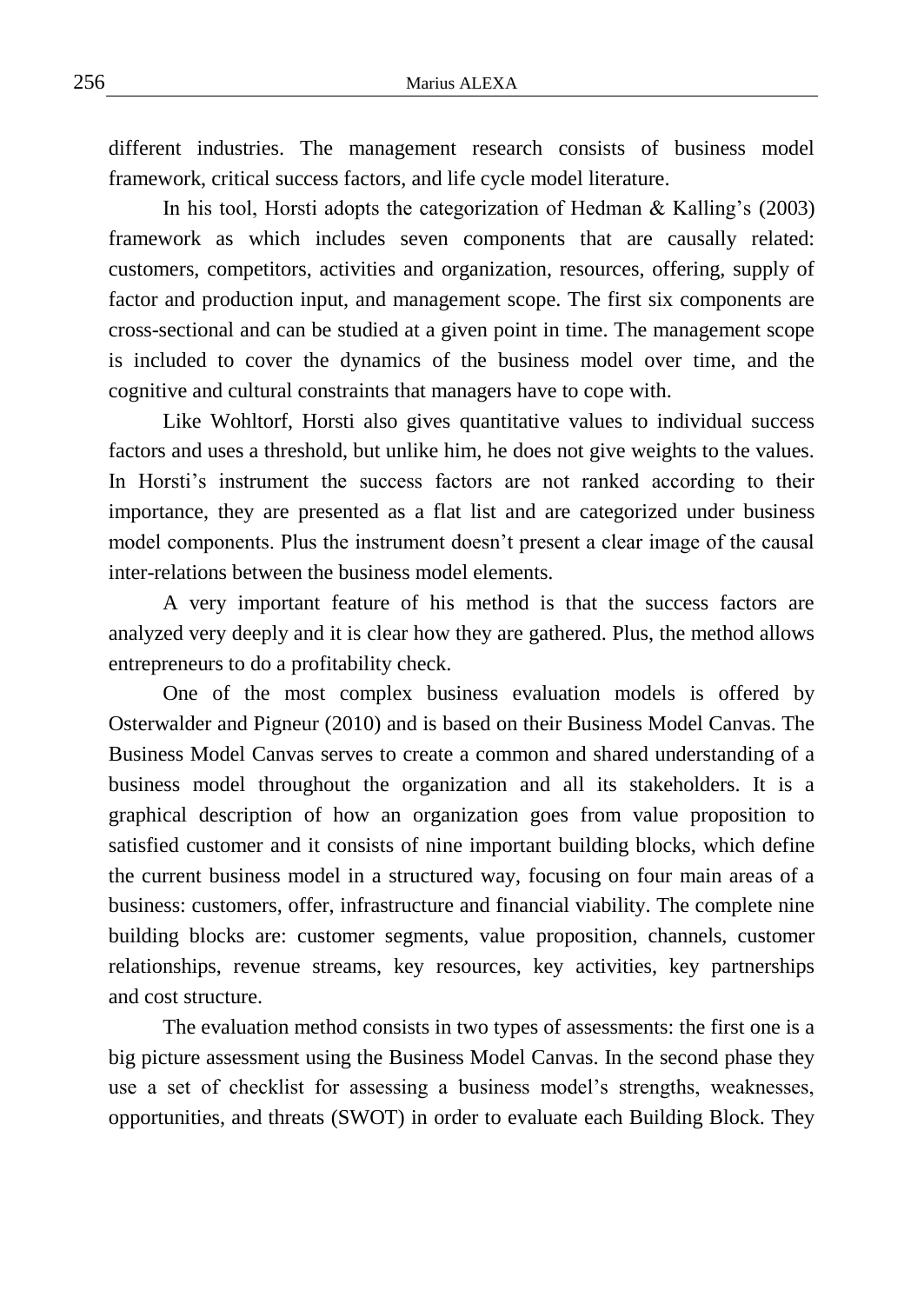point out that "*assessing a business model from a big picture perspective and assessing it from a Building Block perspective are complementary activities."*

| <b>Key</b><br><b>Partners</b> | <b>Key Activities</b> | Value | <b>Propositions</b> | <b>Customer</b><br>Relationship | <b>Customer</b><br><b>Segment</b> |
|-------------------------------|-----------------------|-------|---------------------|---------------------------------|-----------------------------------|
|                               | <b>Key Resources</b>  |       |                     | <b>Channels</b>                 |                                   |
| <b>Cost structure</b>         |                       |       |                     | <b>Revenue Streams</b>          |                                   |

*Figure 1* Business Model Canvas

 $\mathbf{I}$ 

*Table 3* Business Modal Canvas with details (Osterwalder and Pigneur, 2010)

| <b>Key Partners</b>       | Who are our Key Partners?                                                                                      |
|---------------------------|----------------------------------------------------------------------------------------------------------------|
|                           | Who are our key suppliers?                                                                                     |
|                           | Which Key Resources are we acquiring from partners?                                                            |
|                           | Which Key Activities do partners perform?                                                                      |
| <b>Key Activities</b>     | What Key Activities do our Value Propositions require?                                                         |
|                           | <b>Our Distribution Channels?</b>                                                                              |
|                           | <b>Customer Relationships?</b>                                                                                 |
|                           | Revenue streams?                                                                                               |
|                           | What Key Resources do our Value Propositions require?                                                          |
| <b>Key Resources</b>      | Our Distribution Channels? Customer Relationships?                                                             |
|                           | Revenue Streams?                                                                                               |
|                           | What value do we deliver to the customer?                                                                      |
| Value                     | Which one of our customer's problems are we helping to solve?                                                  |
| Propositions              | What bundles of products and services are we offering to each Customer<br>Segment?                             |
|                           | Which customer needs are we satisfying?                                                                        |
| Customer<br>Relationships | What type of relationship does each of our Customer Segments expect us<br>to establish and maintain with them? |
|                           | Which ones have we established?                                                                                |
|                           | How are they integrated with the rest of our business model?                                                   |
|                           | How costly are they?                                                                                           |
| Customer                  | For whom are we creating value?                                                                                |
| Segments                  | Who are our most important customers?                                                                          |
| Channels                  | Through which Channels do our Customer Segments want to be<br>reached?                                         |
|                           | How are we reaching them now?                                                                                  |
|                           | How are our Channels integrated?                                                                               |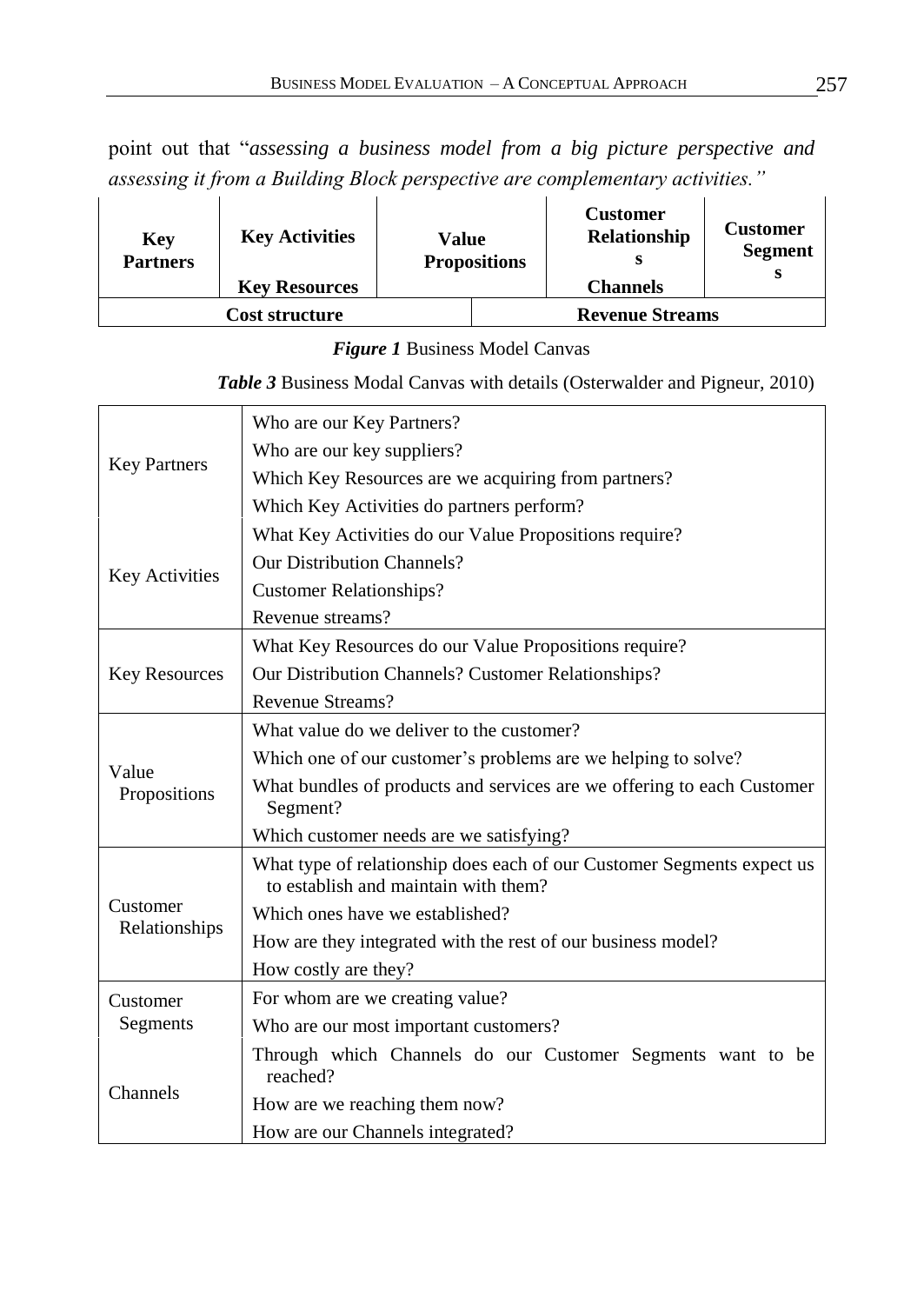|                           | Which ones work best?                                             |
|---------------------------|-------------------------------------------------------------------|
|                           | Which ones are most cost-efficient?                               |
|                           | How are we integrating them with customer routines?               |
| Cost structure            | What are the most important costs inherent in our business model? |
|                           | What Key Resources are most expensive?                            |
|                           | What Key Activities are most expensive?                           |
| Revenue<br><b>Streams</b> | For what value are our costumers willing to pay?                  |
|                           | For what do they currently pay?                                   |
|                           | How are they currently paying?                                    |
|                           | How would they prefer to pay?                                     |
|                           | How much does each Revenue Stream contribute to overall revenues? |

Osterwalder & Pigneur's evaluation is carried out by using SWOT analysis. They ask questions for each building block in Business Model Canvas. They answer the questions by giving quantitative values from  $+5$  to  $-5$  to the individual strength and weakness points. They also quantify their importance to the business model and the certainty of evaluation between 1 and 10.

The Business Model Canvas is an instrument designed and perfected by entrepreneurs for entrepreneurs and it brings clarity and simplicity to an area that can be complicated and technical. However there are some downsides to it: first of all the method offers little direction concerning which aspects of an organization to analyze or mode detailed descriprion on how it should be performed, , secondly, it is not possible to see how the output of the assessment would look like.

Based on Business Model Canvas several other business model evaluation instruments have been developed, such as the Service Business Model Canvas (Zolnowski & Böhmann, 2013; Zolnowski et al., 2014) or the Lean Canvas [\(Ash](http://practicetrumpstheory.com/about)  [Maurya,](http://practicetrumpstheory.com/about) 2009).

#### **4 CONCLUSIONS**

The study we carried out showed that the evaluation of business models has not been sufficiently researched, business and accounting theory depending on the academic background of the authors who developed it.

Just like when it comes to the definition of the business model concept, there is no common bases for business model evaluation and the fact that a lot of authors put forward new and personal instruments without taking into account previously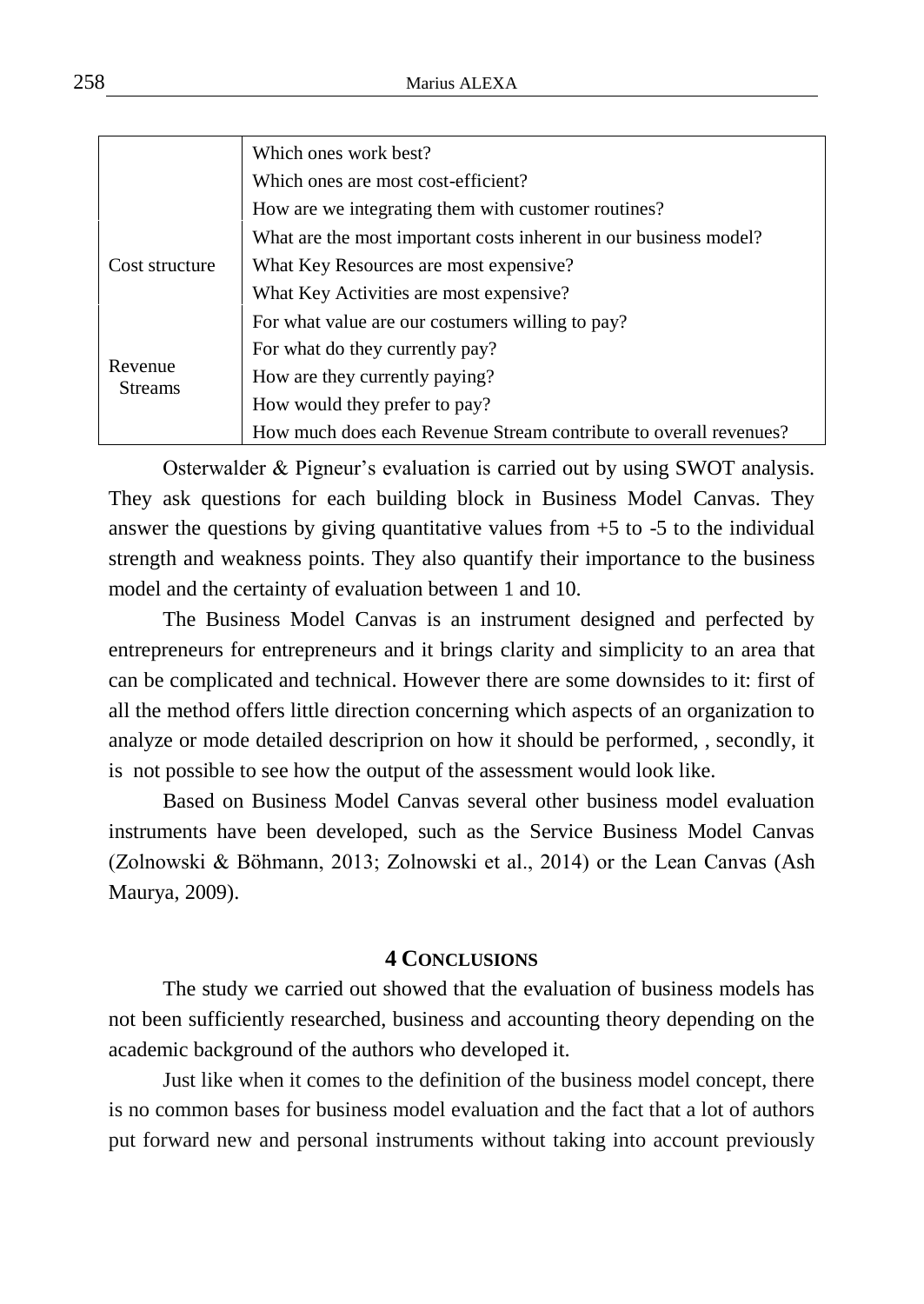designed tools leads to losing good and useful ideas, repeating others and making literature dealing with the subject seem inconsistent.

There is also an important gap between the academic perspective and the practical needs of entrepreneurs, who want to develop, evaluate and redesign their business models. There is a need for simple and versatile instruments that are easy to understand and use by entrepreneurs. In practice, most of them use different combinations of the two or most of the methods presented above.

However, there is a trend in literature researching business models that points out an increased interest toward the evaluation process of business models motivated by the fact that the dynamic business environment is in a constant need for solutions and instruments used to understand why some businesses perform better than others and how can they transform/adjust their business model in order to become more competitive.

#### **BIBLIOGRAPHY**

- 1. Al-Debei Mutaz M and Avison David (2010), "Developing a unified framework of the business model concept", *European Journal of Information Systems*, 19, 359–376.
- 2. Amit, Raphael and Christoph Zott (2001), "Value Creation in E-business", Strategic *Management Journal*, vol. 22, Issue 6-7, pp. 493-520.
- 3. Ballon, Pieter (2007), "Business modelling revisited: the configuration of control and value", *INFO,* vol. 9, No. 5, 6-19.
- 4. Chesbrough, Henry and Rosenbloom, Richard (2002), "The role of the business model in capturing value from innovation: evidence from Xerox Corporation's technology spin-off companies", *Industrial and Corporate Change*, 11(3), 529-555.
- 5. Ghaziani, Amin and Ventresca, Marc. J. (2005), "Keywords and cultural change: Frame analysis of business model public talk, 1975-2000", *Sociological Forum*, vol. 20, no. 4, 523-559.
- 6. Gordijn, J. & Osterwalder, A. & Pigneur, Y. (2005), 'Comparing two Business Model Ontologies for Designing e-Business Models and Value Constellation', Proceedings of the 18th Electronic Commerce Conference - eIntegration in Action, Bled, pp. 1-17.
- 7. Grasl, Oliver (2008), "Business Model Analysis: A Multi-method Approach", *Proceedings of the 26th International Conference of the System Dynamics Society,*  ISBN 978-1-935056-01-0
- 8. Harreld B.J., Reilly C.A.,. Tushman M.L, (2007) "Dynamic Capabilities at IBM: Driving Strategy into Action", *California Management Review*, 2007, pp. 21-43.
- 9. Horsti A., (2007), "Essays on Electronic Business Models and Their Evaluation", Acta *Universitatis oeconomicae Helsingiensis,* vol. 296, Helsinki School of Economics.
- 10. Magretta, J. (2002). Why Business Models Matter. *Harvard Business Review*, vol. 80, no. 5, 86-92.